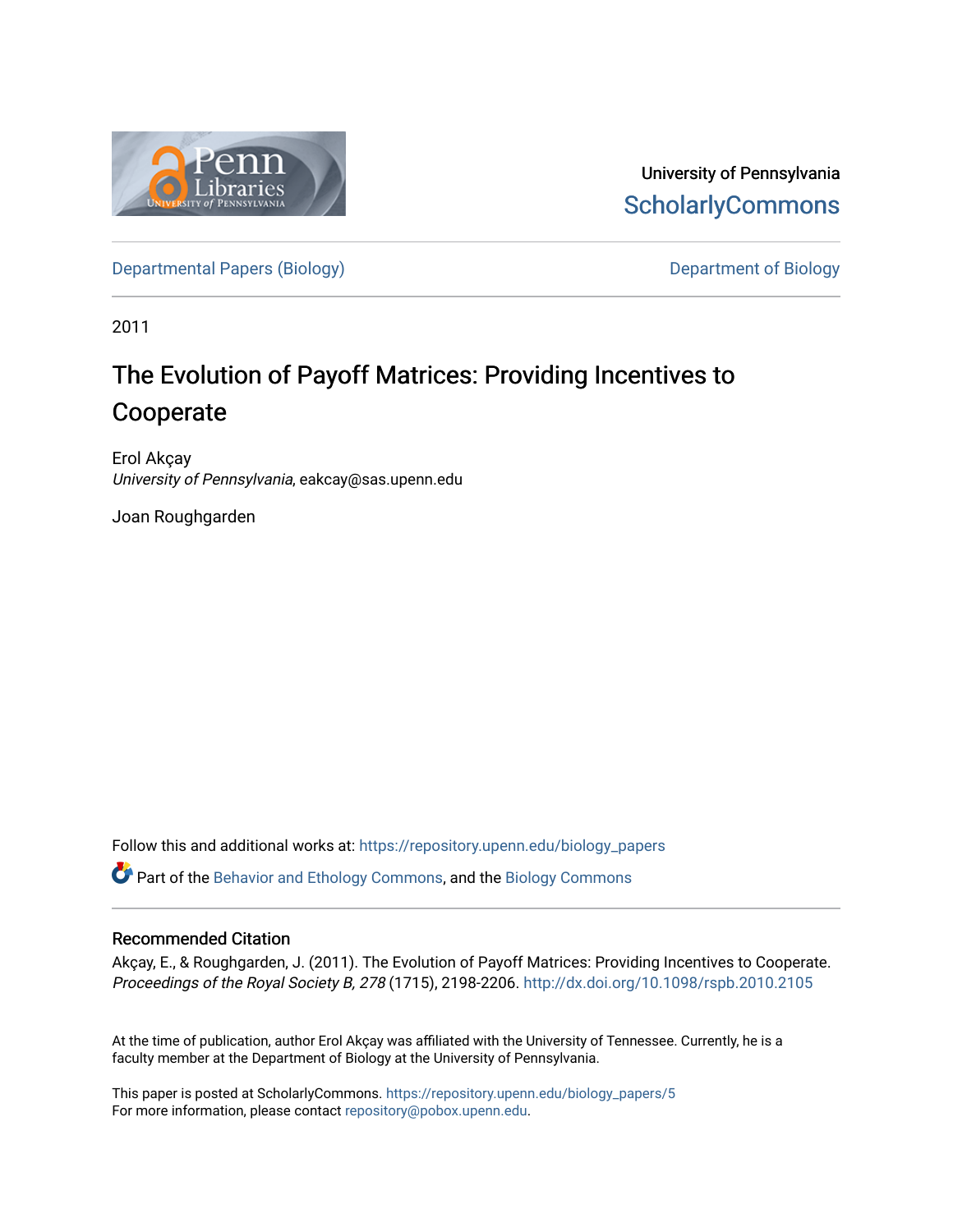# The Evolution of Payoff Matrices: Providing Incentives to Cooperate

# **Abstract**

Most of the work in evolutionary game theory starts with a model of a social situation that gives rise to a particular payoff matrix and analyses how behaviour evolves through natural selection. Here, we invert this approach and ask, given a model of how individuals behave, how the payoff matrix will evolve through natural selection. In particular, we ask whether a prisoner's dilemma game is stable against invasions by mutant genotypes that alter the payoffs. To answer this question, we develop a two-tiered framework with goal-oriented dynamics at the behavioural time scale and a diploid population genetic model at the evolutionary time scale. Our results are two-fold: first, we show that the prisoner's dilemma is subject to invasions by mutants that provide incentives for cooperation to their partners, and that the resulting game is a coordination game similar to the hawk – dove game. Second, we find that for a large class of mutants and symmetric games, a stable genetic polymorphism will exist in the locus determining the payoff matrix, resulting in a complex pattern of behavioural diversity in the population. Our results highlight the importance of considering the evolution of payoff matrices to understand the evolution of animal social systems.

# **Disciplines**

Behavior and Ethology | Biology | Ecology and Evolutionary Biology

# **Comments**

At the time of publication, author Erol Akçay was affiliated with the University of Tennessee. Currently, he is a faculty member at the Department of Biology at the University of Pennsylvania.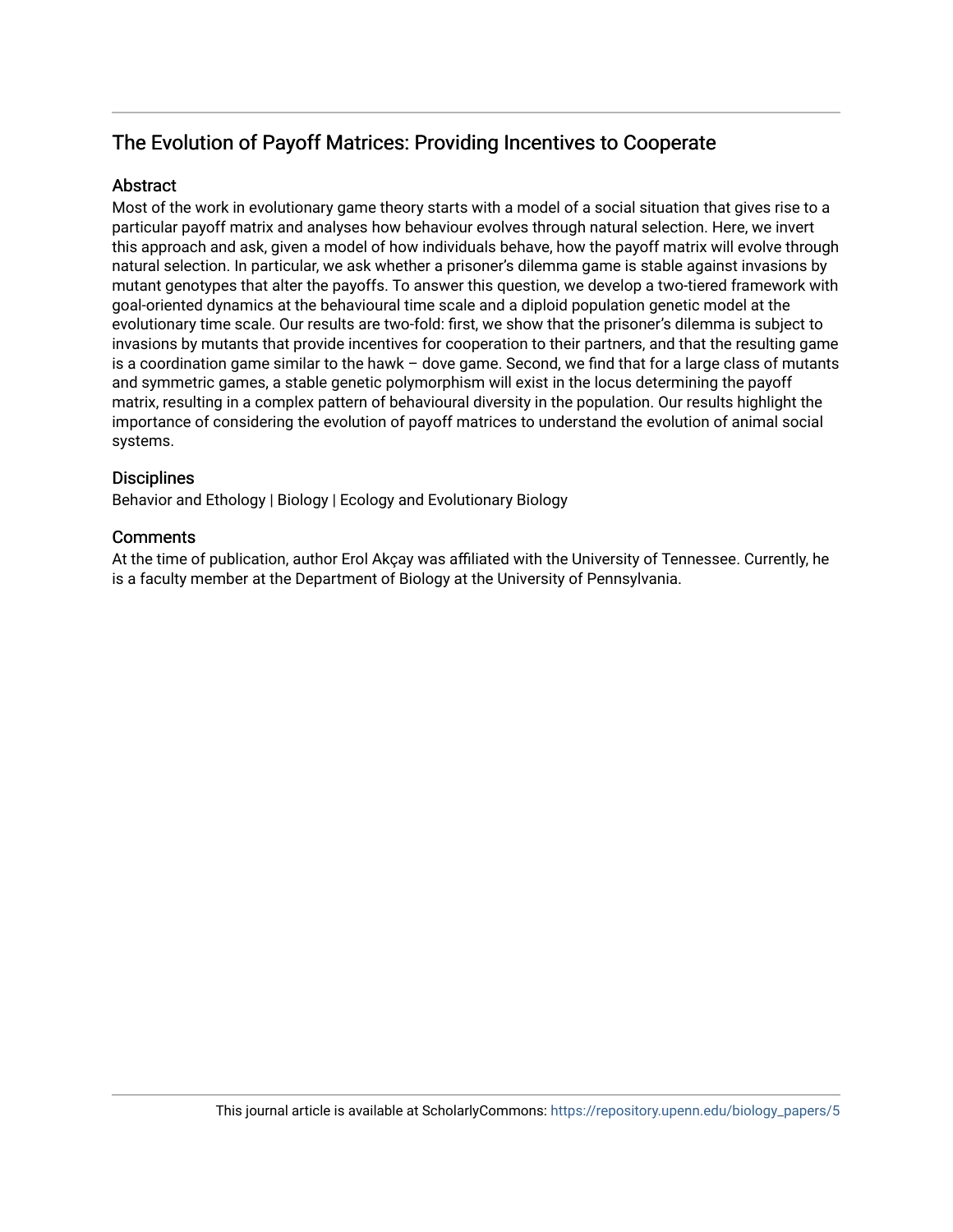# The evolution of payoff matrices: providing incentives to cooperate

Erol Akçay<sup>1,\*</sup> and Joan Roughgarden<sup>2</sup>

<sup>1</sup>National Institute for Mathematical and Biological Synthesis (NIMBioS), 1534 White Avenue, Knoxville, TN 37996, USA<br><sup>2</sup>Department of Biology, Stanford University, 371 Serra Mall, Stanford, CA 94305, USA

Most of the work in evolutionary game theory starts with a model of a social situation that gives rise to a particular payoff matrix and analyses how behaviour evolves through natural selection. Here, we invert this approach and ask, given a model of how individuals behave, how the payoff matrix will evolve through natural selection. In particular, we ask whether a prisoner's dilemma game is stable against invasions by mutant genotypes that alter the payoffs. To answer this question, we develop a two-tiered framework with goal-oriented dynamics at the behavioural time scale and a diploid population genetic model at the evolutionary time scale. Our results are two-fold: first, we show that the prisoner's dilemma is subject to invasions by mutants that provide incentives for cooperation to their partners, and that the resulting game is a coordination game similar to the hawk–dove game. Second, we find that for a large class of mutants and symmetric games, a stable genetic polymorphism will exist in the locus determining the payoff matrix, resulting in a complex pattern of behavioural diversity in the population. Our results highlight the importance of considering the evolution of payoff matrices to understand the evolution of animal social systems.

Keywords: evolutionary game theory; prisoner's dilemma; hawk–dove game; behavioural dynamics; two-tiered model

# 1. INTRODUCTION

Evolutionary game theory (EGT) is one of the fundamental tools to study how behaviour and traits of organisms evolve by natural selection. An evolutionary game is defined by different genetical strategies and their fitness (i.e. reproductive output) when they interact with each other. The genotypes increase or decrease in frequency according to their fitness given the frequencies of other strategies in the population. This process frequently (but not always) leads to an evolutionarily stable strategy (ESS), which is a strategy that, when fixed in the population, cannot be invaded by alternative strategies.

Earlier EGT models in biology tended to assume that the genetical strategies correspond to actual behaviours [\[1\]](#page-9-0), or simple conditional rules that prescribe a certain behaviour given the state of the individual and the interaction (e.g. the tit-for-tat strategy [[2](#page-9-0)]). More recent work has focused on interactions where individuals' behaviour is not directly determined by their genes, but instead reflect the outcome of a dynamical process where the players respond to each other according to proximate mechanisms that prescribe their behaviour [\[3](#page-9-0)–[7](#page-9-0)]. In particular, Roughgarden [[8\]](#page-9-0) calls for an explicitly two-tiered conception of behavioural evolution: the first tier describes the dynamics of behaviour within the time scale of an interaction where individuals can adjust their actions in response to the context and the behaviours of others. The second tier, on the other

hand, is defined by the usual evolutionary game, with the distinction that the fitness values of the individuals are determined by the result of the behavioural dynamics in the first tier.

A two-tiered conception of behavioural evolution calls for more explicit models of proximate mechanisms of behaviour, instead of relying on implicit assumptions and ad hoc interpretations of ESS outcomes. Furthermore, the introduction of behavioural dynamics opens the door to new questions that have been overlooked previously, but have important evolutionary consequences. The first such question is what the dynamics at the behavioural tier look like. The two-tiered approach allows dynamics where individuals may coordinate their actions and act in concert with each other even if their fitness interests are not aligned completely [\[6,9\]](#page-9-0), and explicitly model the evolution of other-regarding motivations [[10](#page-9-0)].

In this paper, we are concerned with a second, complementary question; namely how the payoffs from the social interaction themselves can evolve. To be more precise, we make a clear distinction between the 'behavioural game', which consists of the observable actions and material payoffs to the individuals, and the 'evolutionary game', which is played between genetical strategies at the population level. The same behavioural game can give rise to many different evolutionary games, depending on how behaviour is determined and whether individuals interact with each other repeatedly, etc. Most work in EGT is concerned with taking a given behavioural game and transforming it into different evolutionary games by adding different rules for decision-making. In contrast, we fix the decisionmaking rule, and look instead at how the payoffs from the behavioural game can evolve. To our knowledge, only one previous study [\[11](#page-9-0)] has taken up this question before.

<sup>\*</sup> Author for correspondence ([erol@nimbios.org\)](mailto:erol@nimbios.org).

Electronic supplementary material is available at [http://dx.doi.org/](http://dx.doi.org/10.1098/rspb.2010.2105) [10.1098/rspb.2010.2105](http://dx.doi.org/10.1098/rspb.2010.2105) or via <http://rspb.royalsocietypublishing.org>.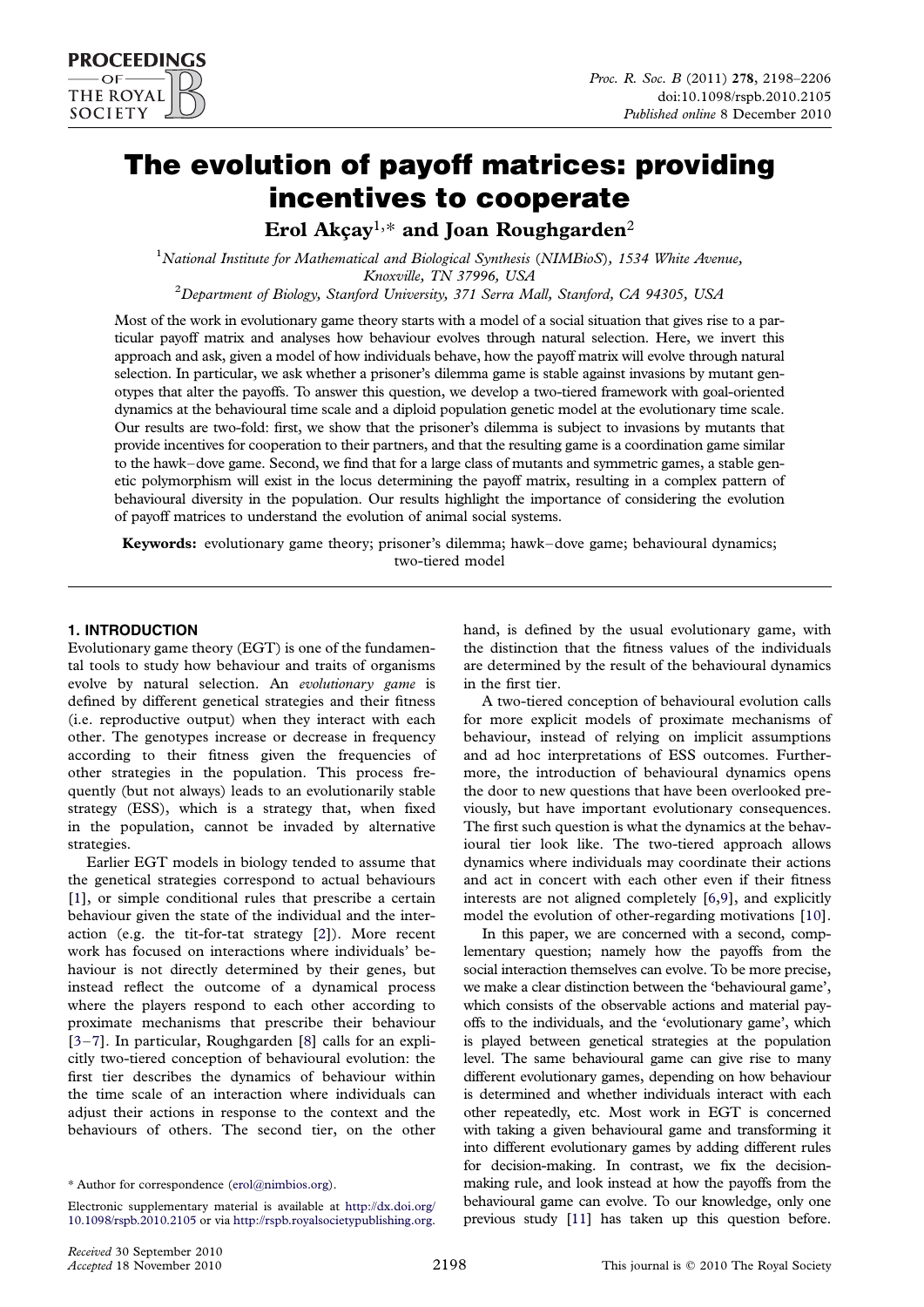We illustrate our argument with a simple example below; a more general treatment is provided in the following sections.

## (a) A motivating example

Consider two male birds that defend adjacent territories. Each one can either fight (F) or make peace (MP) with the other [\[12](#page-10-0)]. Fighting is costly in terms of time and energy, and carries the risk of injury. Making peace avoids these costs, but when a bird tries to make peace unilaterally, it loses its territory to its fighting opponent. This description of the possible behaviours and their material consequences constitutes the behavioural game, which in this instance has the familiar structure of the prisoner's dilemma:

|        |    | male 2                        |      |       |
|--------|----|-------------------------------|------|-------|
|        |    | make peace $(MP)$ fight $(F)$ |      |       |
|        | MP | 3.3                           | 0.5  | (1.1) |
| male 1 | F  | 5.0                           | 1.1. |       |

The payoffs to the first and second males are given by the first and second number in each cell, respectively. They stand for the material costs and benefits individuals experience as the result of the social interaction—for example, the territory area of an individual after the interaction minus any effort spent on fighting.

When confronted with such a behavioural game, evolutionary game theorists have to make several decisions to translate it into an evolutionary game and ask which behaviours will emerge from natural selection. The most basic EGT assumptions are to take a very large population, match every individual at random to play the behavioural game only once and let the action of the individual be determined by its genetic locus. Under these assumptions, the evolutionary game looks exactly the same as the behavioural game, and it is easy to see that the alleles for fighting will increase in the population, as they have a higher fitness.

On the other hand, if the behavioural game is being played repeatedly, there can be other types of alleles that prescribe conditional behaviour, such as the tit-for-tat strategy [\[2](#page-9-0)[,12\]](#page-10-0), where individuals behave aggressively against fighting neighbours but not peaceful ones (e.g. [\[13\]](#page-10-0)). In this case, the strategies in the evolutionary game include different conditional strategies. The fitness of each strategy will depend also on factors such as how many rounds of the game are played, whether the game is played against the same opponents, and so on. Thus, one can construct many evolutionary games from a single repeated behavioural game by adding new decision rules as possible evolutionary strategies, so that even if the behavioural game is a prisoner's dilemma, the evolutionary game rarely is.

Another way the evolutionary game can be transformed is to not change the decision-making rule, but alter the payoffs from the behavioural game itself. For example, take a population playing game (1.1), where initially all individuals fight, and suppose that one of the males (say male 2) carries a mutation that reduces the level of testosterone in circulation during territorial contests. Suppose that due to this mutation, male 2 'pulls his punches' when fighting and displays reduced aggressiveness outside its territory. Label this modified fighting strategy  $F^*$ . As a consequence, the mutant male 2 would leave a larger share of the territory to male 1 even when the latter is not fighting. In this case, the payoff matrix of the behavioural game between the mutant male 2 and resident male 1 might look like this:

|        |    | male 2 |                |       |
|--------|----|--------|----------------|-------|
|        |    | МP     | $\mathbf{F}^*$ |       |
|        | MP | 3,3    | 1.5, 3.5       | (1.2) |
| male 1 | Ħ  | 5.0    | 1, 1.          |       |

In the conventional EGT, the new strategy  $F^*$  would be added to the evolutionary game, leading to a symmetric  $3 \times 3$  evolutionary game matrix, with the choice between F, MP and F\* determined genetically. In this scenario, the residents who play F would not play differently against the F\* mutant; hence the mutant would not be favoured against the resident. In contrast, the two-tiered approach allows male 1 to change its behaviour depending on whether it encounters a mutant male 2 or a resident one. In particular, suppose that male 1 is able to recognize that his payoff is higher when making peace than fighting and adjust its behaviour to take advantage of this higher payoff. Then the outcome of the behavioural game  $(1.2)$  would be the mutant male 2 playing  $F^*$  and male 1 playing MP, which yields a payoff  $3.5 > 1$  to the mutant genotype. Hence, the mutant allele will be favoured against the resident, and natural selection will lead the population away from the prisoner's dilemma behavioural game we started with.

The simple example above illustrates how the two-tiered conception of EGT opens up new ways to transform the evolutionary game. These possibilities bring with them a number of issues that need to be dealt with, such as how much information individuals have, and whether and how they can commit to various actions; we take up these issues as we introduce the general model below and also in §4. In the sections that follow, we introduce our formal two-tiered framework with goal-oriented dynamics at the behavioural tier and a population-genetic model at the evolutionary tier. We then present an analysis that generalizes the intuition from the motivating example above. In particular, we show under which conditions mutants can successfully invade a prisoner's dilemma game by providing incentives for their opponents to cooperate. The resulting behavioural games are similar to the hawk–dove game. Furthermore, a genetic polymorphism can be maintained in the population, leading to a diversity of games and behavioural outcomes. We conclude with a discussion of our assumptions and the implications of our results.

# 2. THE FRAMEWORK FOR PAYOFF MATRIX EVOLUTION

Consider a social interaction between two individuals, such as the territorial competition described above. Individuals in such an interaction might have different roles (e.g. territory holder versus floater, or male versus female). The role of the individual might be determined genetically (e.g. male versus female) or environmentally (e.g. territory holder versus floater). Likewise, the actions available and the payoffs from those actions might be the same (resulting in a symmetric game, as in the game (1.1)) or different for the two roles. An allele that affects the entries in the payoff matrix can find itself in either role and in general might have different effects in each role.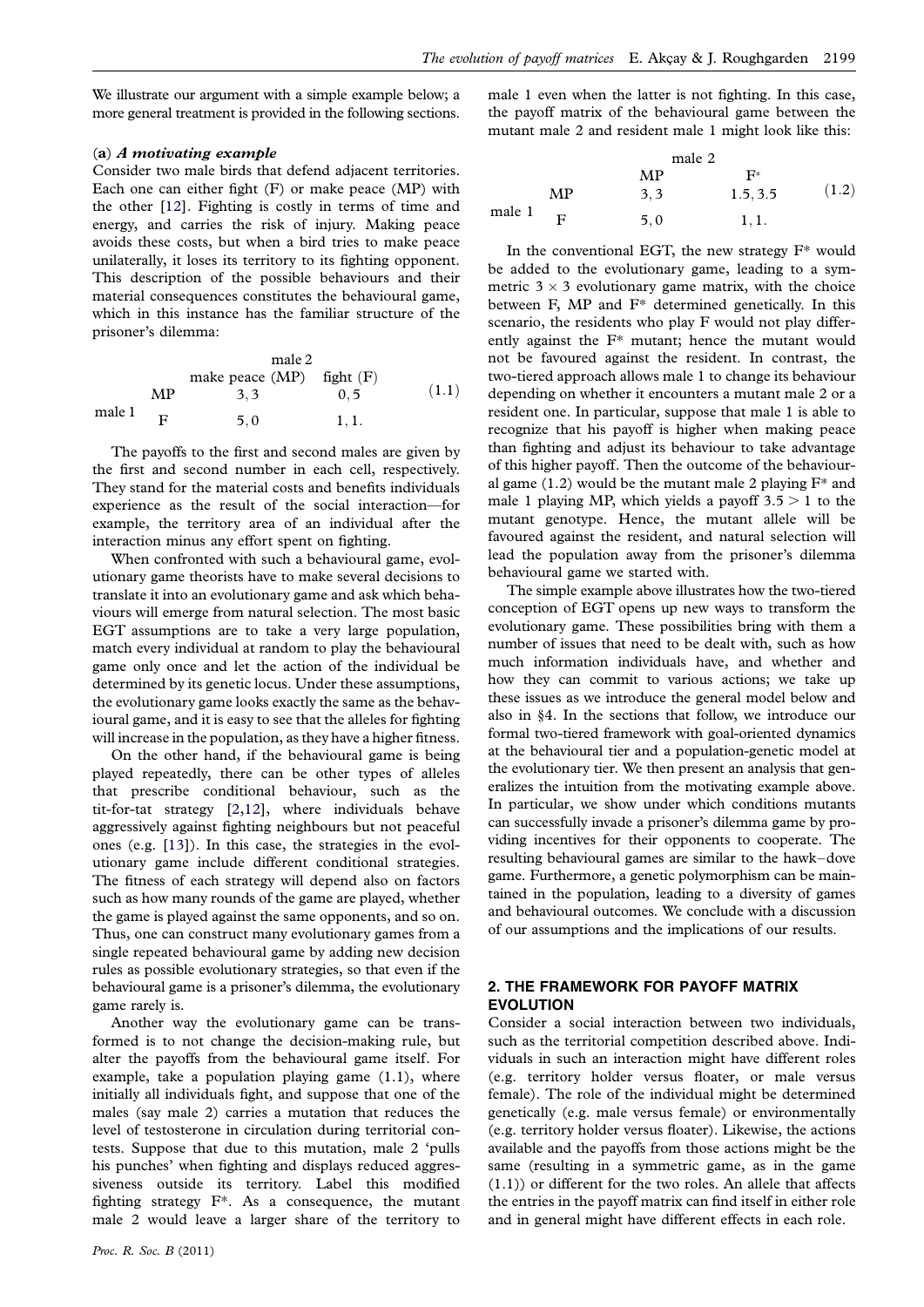To describe the frequency dynamics of alleles that affect the payoff matrix, we build a single-locus, diploid population genetics model. We have two alleles, A and B, and thus three genotypes: AA, AB and BB, which we index with  $A$ ,  $H$  (for heterozygote) and  $B$ , respectively. We denote a game by  $G_{ij}$  when genotype i is in role 1 and genotype  $j$  is in role 2. We assume that two individuals are randomly matched to play a game, and afterwards each is assigned a role in the interaction. We define  $\rho_{ii}$ as the probability that genotype  $i$  plays role 1 when paired with genotype *j*. By this definition,  $\rho_{ii} = 1 - \rho_{ii}$ , and thus  $\rho_{ii} = 0.5$ .<sup>[1](#page-9-0)</sup>

#### (a) The behavioural outcome

We assume for simplicity that the payoff from the focal game is the main determinant of an individual's fitness. The outcome of the game is determined by a behavioural dynamics where individuals adjust how much time they allocate among the two actions as a function of their payoffs. In particular, denote the fraction of time the role 1 player allocates to its action 1 by  $x_1$ ; similarly, denote by  $x_2$  the fraction of time role 2 allocates to its action 1  $(x_1, x_2 \in [0,1])$ . We will assume that the players adjust their allocations during behavioural time to maximize their own payoff (termed 'individual play' in [\[6\]](#page-9-0)). Hence, the behavioural dynamic is given by

$$
\frac{\mathrm{d}x_1}{\mathrm{d}t} = \frac{\partial u_1}{\partial x_1} \tag{2.1}
$$

and

$$
\frac{\mathrm{d}x_2}{\mathrm{d}t} = \frac{\partial u_2}{\partial x_2},\tag{2.2}
$$

where  $u_1$  and  $u_2$  are the payoffs to the role 1 and role 2 players; in a bimatrix game, the payoffs will be linear in  $x_1$  and  $x_2$ . We assume that the players will rapidly come to an equilibrium point of the behavioural dynamics. These dynamics are mathematically equivalent to a twopopulation bimatrix game, and therefore any stable equilibrium of the behavioural dynamics will correspond to a pure strategy Nash equilibrium (NE) of the game [\[14,15](#page-10-0)]. We label the outcome of game  $G_{ij}$  with  $\Omega_{ij}$ , which is a vector with two components, representing the payoff to each player. Thus,  $\Omega_{ii,1}$  is the payoff to the role 1 player, and  $\Omega_{ii,2}$  is the payoff to role 2.

The behavioural dynamics allow individuals to discern their actual payoffs and adopt new actions when confronted with new games. The behavioural dynamic in our model is essentially a repeated game with a very fast succession of stage games, which allows individuals to adjust their actions. Note that the key assumption is that players can discern local (but not global) variation in their payoffs, and adjust behaviour 'myopically'. As emphasized in §1, this behavioural plasticity is crucial to our model; in the absence of it, mutants that provide incentives to their opponents cannot ever benefit from doing that.

#### (b) The pairwise interaction model

We embed the behavioural dynamics in a diploid population genetic model that operates over micro-evolutionary time scale. In the electronic supplementary material, we provide the full recursion equations for the population genetic model, which are equivalent to the 'pairwise interaction model' (PIM) of frequencydependent selection [e.g. [16](#page-10-0),[17](#page-10-0)], with the interaction coefficients  $\alpha_{ij}$  between genotypes i and j defined as

$$
\alpha_{ij} = (\rho_{ij} \Omega_{ij,1} + (1 - \rho_{ij}) \Omega_{ji,2}). \tag{2.3}
$$

These interaction coefficients  $\alpha_{ij}$  represent the expected payoff of genotype  $i$  from a pairing with genotype  $i$ , weighted by the probabilities of assuming either role. The recursion equations become:

$$
\bar{w}q' = f_A[f_A\alpha_{AA} + f_H\alpha_{AH} + f_B\alpha_{AB}] + 1/2f_H[f_A\alpha_{HA} + f_H\alpha_{HH} + f_B\alpha_{HB}],
$$
\n(2.4)

where  $\bar{w}$  is the mean fitness,  $q'$  the allele frequency in the next generation and  $f_i$  the Hardy–Weinberg frequency of genotype *i* when allele A is at frequency *q* (i.e.  $f_A = q^2$  $f_A = q^2$ ,  $f_H = 2q(1-q), f_B = (1-q)^2$  $f_H = 2q(1-q), f_B = (1-q)^2$  $f_H = 2q(1-q), f_B = (1-q)^2$ . The PIM always converges to an equilibrium and does not exhibit cyclic or chaotic dynamics when the interaction coefficients  $\alpha_{ij}$  are nonnegative [\[17\]](#page-10-0), which is a reasonable assumption in our framework.

This full recursion equation simplifies under special circumstances, when  $q \approx 0$  and  $q \approx 1$ , which give us the invasion and fixation conditions, respectively. Allele A can invade a population of BB homozygotes when  $\alpha_{HB} > \alpha_{BB}$ . Conversely, allele A can go to fixation when  $\alpha_{AA} > \alpha_{H,A}$ . If no allele A satisfies the invasion condition, then allele B can be said to be evolutionarily stable (external stability sensu [[18](#page-10-0)]).

Note that phenotypic ESS models are equivalent to a haploid, one-locus genetic model, which would have only two genotypes (A and B alleles). One can reduce our diploid model to a haploid one by adopting the convention of denoting one homozygote and the heterozygote genotypes by the alleles A and B, and considering the 2  $\times$ 2 evolutionary game matrix consisting of the interaction coefficients that correspond to these genotypes. Note that this modification of our model makes no difference for the invasion conditions, which can be interpreted in the context of standard evolutionary stability analysis.

## 3. STABILITY OF THE PRISONER'S DILEMMA (a) The symmetric case

In this section, we apply our framework to a generic prisoner's dilemma game, generalizing the example given in §1. We assume that the role distribution is symmetric (i.e.  $\rho_{ij} = 0.5$  for all genotypes i and j). In addition, we assume the initially resident game is symmetric.

The game matrix between two homozygotes of the resident allele B,  $G_{BB}$ , is given by

role 2  
\n
$$
G_{BB}:
$$
\n
$$
C \t D
$$
\n
$$
C \t r, r \t s, t
$$
\n
$$
C \t D
$$
\n
$$
C \t f, r \t s, t
$$
\n
$$
D \t t, s \t p, p,
$$
\n
$$
(3.1)
$$

where the actions C and D stand for 'cooperate' and 'defect,' and the following inequalities hold:  $t > r > p > s$ . The outcome of the game with individual play is  $\Omega_{BB} = (p,p)$ . Now, suppose a mutant allele A arises, which invests into changing the payoffs from the game. Specifically, assume that the mutant provides a 'side-payment'  $\sigma > 0$  to its partner that it can only receive when it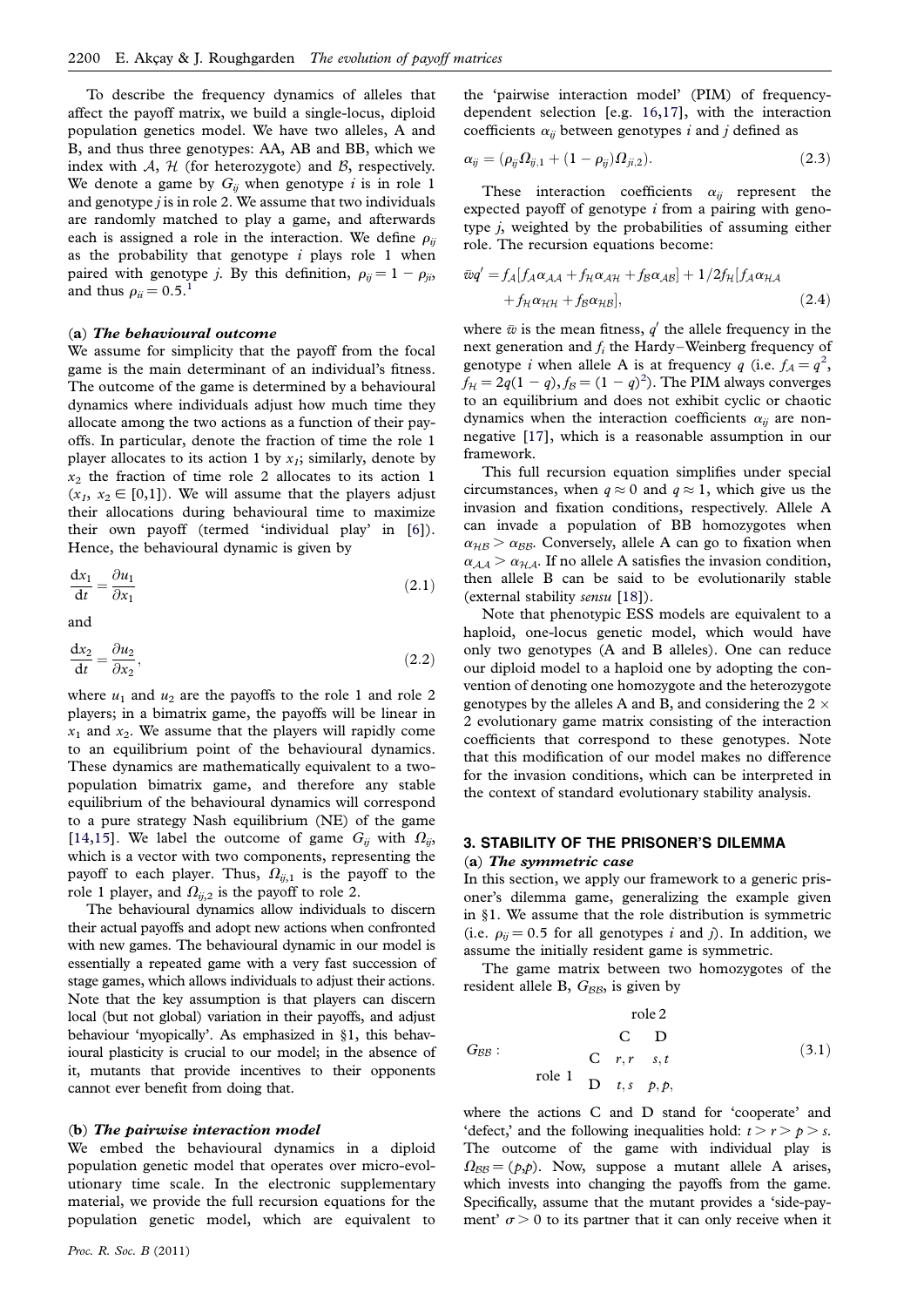plays C when the mutant is playing D, and pays a cost  $x(\sigma) > 0$  for this side-payment. We assume that the cost reflects a decrease in a component of the mutant's fitness that is unrelated to the social interaction in question. For example, if the mutant allele reduces testosterone levels in the blood during territorial contests between two males, that might have a negative effect on the success of the mutant male in attracting a mate. By this assumption, the mutant pays the cost regardless of the eventual outcome of the interaction. Hence, mutant heterozygotes play the following games  $G_{HR}$  and  $G_{BH}$ with the resident homozygotes:

$$
G_{\beta\mu} : C D
$$
  
\nC r, r -  $\chi(\sigma)$  s +  $\sigma$ , t -  $\chi(\sigma)$   
\nD t, s -  $\chi(\sigma)$  p, p -  $\chi(\sigma)$   
\n
$$
G_{\gamma\mu} : C D
$$
  
\nC r -  $\chi(\sigma)$ , r s -  $\chi(\sigma)$ , t  
\nD t -  $\chi(\sigma)$ , s +  $\sigma$  p -  $\chi(\sigma)$ , p. (3.2)

#### (b) Invasion conditions

There are two possible cases: either  $\sigma > p - s$  or  $\sigma < p - s$ . In the latter case, the NE is unchanged, and therefore such a mutant can never invade, since it is paying a cost and receiving no benefits. When  $\sigma > p - s$ , however, the outcomes of these two games are shifted relative to  $G_{BB}$ , and become  $\Omega_{BH} = (s + \sigma, t - \chi(\sigma))$  and  $\Omega_{HB} =$  $(t - \chi(\sigma), s + \sigma)$ . Thus,  $\alpha_{\mathcal{HB}} = t - \chi(\sigma)$ , and the invasion condition  $\alpha_{\mathcal{HB}} > \alpha_{\mathcal{BB}}$  becomes

$$
t - p > \chi(\sigma). \tag{3.3}
$$

In other words, for the invasion of a mutant making a side-payment, the side-payment has to be large enough to shift the NE, and the cost of this side-payment should be less than the benefit to be gained. With these criteria, the stability of a game depends critically on the relationship between the cost  $\chi(\sigma)$  that the mutant pays to make a sidepayment of  $\sigma$ . In the special case where the side-payment is zero-sum in nature (i.e. when  $\chi(\sigma) = \sigma$ ), the invasion conditions are reduced to  $t + s > 2p$ . This means that whenever the total payoff from the new NE induced by the mutant allele is greater than the total payoff from the NE of the resident game, the resident game can be invaded by a mutant. On the other hand, if there is some 'inefficiency' in making side-payments (i.e.  $\chi(\sigma) > \sigma$ ), invasion becomes more difficult, all else being equal. This situation can occur when the side-payment consists of a resource that increases one's payoff in an accelerating manner: if the individual with the greater resource makes the sidepayment, its loss will be greater than the recipients' gain. On the other hand, gains can also occur, with  $\sigma > \chi(\sigma)$ , if the benefit from the resource exhibits diminishing returns to scale. This situation would facilitate the invasion of the resident game by the mutant A allele.

If a mutant can invade the game, what then is the consequence of an invasion (i.e. what does the game between mutant individuals look like)? The game between heterozygotes,  $G_{\mathcal{H}\mathcal{H}}$  is given below:

GHH : C D C r <sup>x</sup>ðsÞ;r <sup>x</sup>ðsÞ s þ <sup>s</sup> <sup>x</sup>ðsÞ; t <sup>x</sup>ðsÞ D t <sup>x</sup>ðsÞ; s þ <sup>s</sup> <sup>x</sup>ðsÞ p <sup>x</sup>ðsÞ; p <sup>x</sup>ðsÞ:

This payoff matrix looks very different from the prisoner's dilemma: both off-diagonal cells are now NE, but each player prefers a different one. This game is similar to the hawk–dove game [\[19\]](#page-10-0). Besides the presence of two alternative NE, the game  $G_{\mathcal{H}\mathcal{H}}$  also features reduced conflict of interest between the players, as shown in [figure 1,](#page-6-0) which depicts the payoff polygons of the games  $G_{BB}$  given in equation (1.1) and  $G_{\mathcal{H}\mathcal{H}}$  with  $\sigma = \chi(\sigma) = 1.5$ . The payoff polygon is a plot of the different outcomes in the game in the payoff-space and the convex set resulting from linear combinations of these outcomes. The edges of the polygon running from the upper left to lower right-hand side denote the Pareto boundary: the set of outcomes upon which it is not possible to improve both players' payoffs simultaneously, also called efficient outcomes in economics. The length of this boundary can be taken as a measure of the potential conflict of interest: the longer the Pareto boundary, the greater the difference between the preferred outcomes of the two players. The invasion of the A allele shortens this boundary by moving the outcomes  $(C,D)$  and  $(D,C)$  closer together.<sup>[2](#page-9-0)</sup> Furthermore, with the invasion of the mutant, the preferences of both individuals among the pairs (C,D) and (D,D), and (D,C) and (D,D) become concordant in game  $G_{\mathcal{HH}}$ . This is another sense in which the allele A corresponds to reduced conflict between the players; see §4 for more on this issue.

Incidentally, a coordination game such as  $G_{HH}$  presents an additional question: which of the two NE will the behavioural dynamics result in? This question is beyond the scope of this paper and needs more detailed modelling of the behavioural interactions, including what initial actions individuals play. For the sake of simplicity, we assume that each NE is equally likely to be the outcome of behavioural dynamics. Thus, we take the expected outcome of the game to be the average of the two  $NE<sup>3</sup>$  $NE<sup>3</sup>$  $NE<sup>3</sup>$ , which is depicted by the larger circle on the Pareto boundary in [figure 1](#page-6-0)b.

# (c) Stable polymorphism

We now ask whether the mutant allele can also sweep to fixation. For simplicity, we assume that the effect of the mutant allele on the game is linear in the number of copies an individual carries (i.e. the mutant homozygote makes a side-payment of  $2\sigma$  and incurs a cost of  $\chi(2\sigma)$ ). (Our results are unchanged provided that the effect of the allele is monotonic in its copy number.) To calculate the interaction coefficient  $\alpha_{H,A}$ , we need the games between the heterozygote and mutant homozygote,  $G_{\mathcal{H} \mathcal{A}}$ and  $G_{\mathcal{AH}}$ , which become

$$
G_{\mathcal{H}\mathcal{A}}: \n\begin{array}{ccc}\n\mathbf{C} & \mathbf{D} \\
\mathbf{C} & r - \chi(\sigma), r - \chi(2\sigma) & s - \chi(\sigma) + 2\sigma, t - \chi(2\sigma) \\
\mathbf{D} & t - \chi(\sigma), s + \sigma - \chi(2\sigma) & p - \chi(\sigma), p - \chi(2\sigma) \\
G_{\mathcal{A}\mathcal{H}}: & \mathbf{C} & \mathbf{D} \\
\mathbf{C} & r - \chi(2\sigma), r - \chi(\sigma) & s + \chi(2\sigma), t - \chi(\sigma) \\
\mathbf{D} & t - \chi(2\sigma), s + \sigma - \chi(2\sigma) & p - \chi(2\sigma), p - \chi(\sigma).\n\end{array}
$$
\n(3.4)

As in the game  $G_{\mathcal{H}\mathcal{H}}$ , both off-diagonal cells are NE in these games, such that the outcomes become  $\Omega_{\mathcal{H}\mathcal{A}} = 1/2(s+t+2\sigma-2\chi(\sigma), s+t+\sigma-2\chi(2\sigma))$  and  $\Omega_{\mathcal{AH}} = 1/2(s + t + \sigma - 2\chi(2\sigma), s + t + 2\sigma - 2\chi(\sigma)).$  The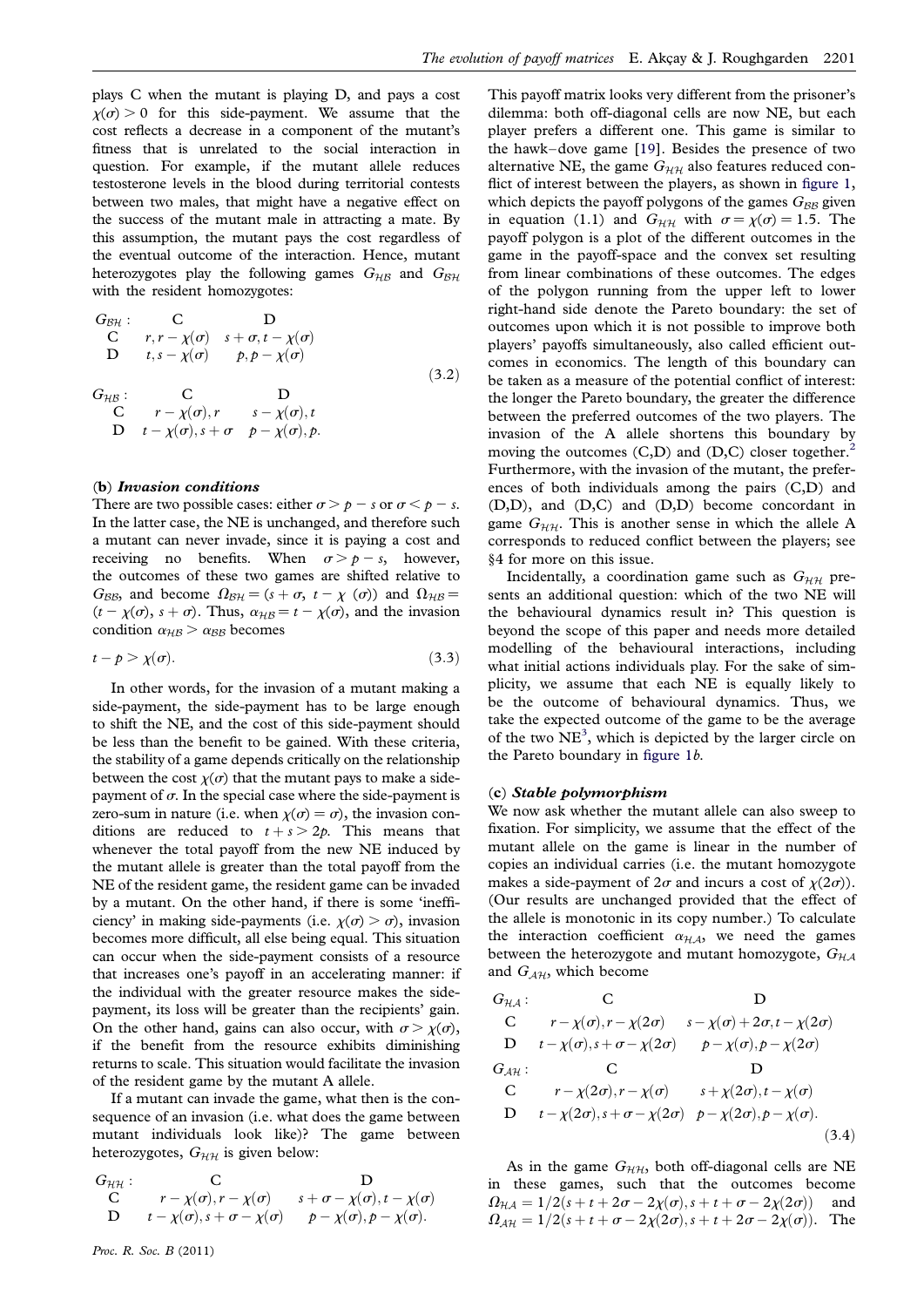<span id="page-6-0"></span>

Figure 1. The payoff polygons for (a) the game  $G_{BR}$  (the resident prisoner's dilemma behavioural game) and (b) the game  $G_{HH}$ (the game between the heterozygotes). Each corner of the polygons corresponds to a different cell in the payoff matrix, identified by the combination of actions. The points in grey are non-equilibrium outcomes, they are not played as the result of individual play dynamics. The outcomes in black are the result of individual play for each game. In  $(a)$ , only the  $(D,D)$  outcome is the NE, whereas in  $(b)$ , both  $(D,C)$  and  $(C,D)$  are possible outcomes. The large black circle in each panel denotes the expected payoff from the game to each role. In  $(b)$ , this is the average of the two NE. In  $(a)$ , the Pareto boundary is made up of the two line segments  $(D,C)$ –(C,C) and (C,C)–(C,D); in (b), the Pareto boundary is the line segment between the two NE. Thus, the expected payoff from the game  $G_{\mathcal{H}\mathcal{H}}$  lies on the Pareto boundary.

interaction coefficient is thus  $\alpha_{H,A} = 1/2(s + t +$  $2\sigma - 2\chi(\sigma)$ ). On the other hand, the game  $G_{\mathcal{A}\mathcal{A}}$  is

$$
G_{\mathcal{A}\mathcal{A}}: \n\begin{array}{ccc}\nG_{\mathcal{A}\mathcal{A}}: & \mathbf{C} & \mathbf{D} \\
\mathbf{C} & r-\chi(2\sigma), r-\chi(2\sigma) & s-\chi(2\sigma)+2\sigma, t-\chi(2\sigma) \\
\mathbf{D} & t-\chi(2\sigma), s+2\sigma-\chi(2\sigma) & p-\chi(2\sigma), p-\chi(2\sigma),\n\end{array} \n\tag{3.5}
$$

which yields an interaction coefficient  $\alpha_{AA} = 1/2(s + t +$  $2\sigma - 2\chi(2\sigma)$ ). One can see that  $\alpha_{H,A} > \alpha_{A,A}$  whenever  $\chi(2\sigma) > \chi(\sigma)$  (i.e. when the cost is an increasing function of the side-payment). Hence, mutants that can invade the symmetric prisoner's dilemma cannot also sweep to fixation.

The intuition behind this result is the following: since the homozygote games ( $G_{BB}$  and  $G_{AA}$ ) are symmetric, and the effect of the mutant is role independent, a mutant that can shift the NE when in one role can automatically shift it in the other role as well. Thus, a heterozygote individual already is receiving all the benefits from making a side-payment, in return for a cost of  $\chi(\sigma)$ only. The additional side-payment the homozygote makes does not further alter the NE and only results in the individual paying a higher, two-fold cost. Thus, heterozygotes enjoy an advantage against both homozygotes, resulting in a stable polymorphism.

What would such a polymorphic population look like? Figure 2 illustrates the stable polymorphism for a numerical case, where the payoff matrix  $G_{BB}$  is given by equation (1.1), the mutant A allele is characterized by  $\sigma = \chi(\sigma)$  = 1.5 and the polymorphic equilibrium is at  $q \approx 0.39$ . In this population, we would see all nine possible pairings of genotypes, corresponding to nine different games, and three different types of behavioural outcomes that lead to 13 unique NE payoff pairs overall. Because the genetic polymorphism is stable, the marginal fitnesses of the A and B alleles must be equal to each other. However, the same would not hold for the average fitness of individuals playing D and C at the behavioural equilibrium (who can be of various genotypes). For instance, in the example depicted in figure 2, the average fitness of individuals that play C at the behavioural equilibrium is approximately



Figure 2. The effect of genetic polymorphism in the payoff matrices for the behavioural game. In this example, the resident behavioural game  $G_{BB}$  is given by the payoff matrix (1.1). Allele A is characterized by  $\sigma = \gamma = 1.5$ ; that is, it transfers a total of 1.5 payoff units (per copy of A) from the carrier of the allele to its social partner, when the former plays D and the latter C. At the polymorphic equilibrium of the population genetic model, there are three genotypes and hence nine different games being played in the population, which are represented by nine payoff polygons in this figure. The NE for each polygon is marked again with a large black circle. In total, there are 13 unique NE payoff pairs because the games between genotypes with at least one A allele have two NE (compare figures 1 and [3\)](#page-7-0). The frequency of A alleles at the stable polymorphic equilibrium is  $q \approx 0.39$ .

1.01, whereas D-players' average fitness is 2.62. Despite this marked difference between the average fitness of the two behaviours, both behaviours will persist in the stable polymorphism, since they are not determined by a simple genetic mechanism. However, a detailed genetic study on this population would nonetheless find a genetic component to which behaviour an individual converges towards, along with indirect genetic effects [[20](#page-10-0)]. This population would therefore constitute case where the alternative behavioural outcomes are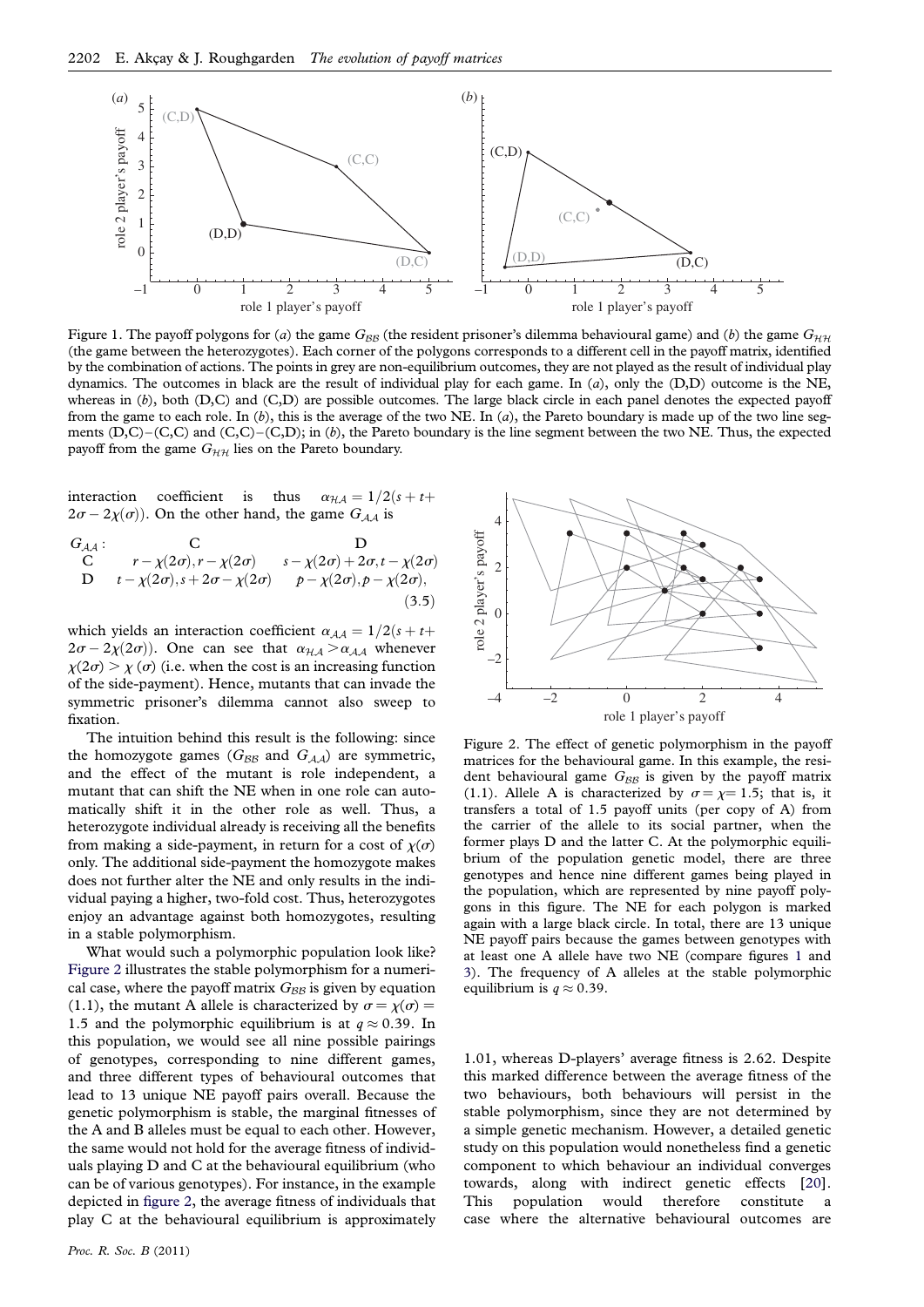<span id="page-7-0"></span>determined by both phenotypic plasticity and genetic polymorphism [\[21\]](#page-10-0).

How robust is this polymorphism result to the assumption that the payoff matrix is determined by a single locus? To answer this question, we conducted simulations with multiple loci and recombination between those (see the electronic supplementary material). Our results indicate that with multiple loci polymorphisms are no longer inevitable, but substantial potential for polymorphic equilibria exist, provided the number of loci is not too great. Furthermore, the consequences for behavioural variation in the population hold true whenever the genetic polymorphism is maintained, regardless of the number of loci (see §4).

In the electronic supplementary material, we also discuss the cases of negative incentives and asymmetric games. For negative incentives, we can derive results that mirror the positive incentive case above. For asymmetric games, we find that there is a range of mutants that can both invade the population and proceed to fixation, in contrast to the symmetric case above (see the electronic supplementary material).

## 4. DISCUSSION

## (a) Alignment of interests

We have presented a framework to model the evolution of the payoff matrix in the behavioural game, and applied this framework to study the evolution of payoff matrices starting from a prisoner's dilemma. Our first result shows that the prisoner's dilemma game can be invaded by mutants that provide incentives for cooperation. The evolutionary stability of a prisoners'-dilemma-type behavioural game depends on the nature of these incentives (e.g. how high a cost a mutant pays for a given change in payoffs). When individuals in one role are able to provide an incentive at a relatively low cost to themselves, it becomes easier for such mutants to invade, and for selection to align the interests of the two players. This result raises the question of whether prisoner's dilemma situations should be as ubiquitous as behavioural games in nature as they are in the theoretical literature. In particular, the prisoner's dilemma paradigm has attracted criticism for ignoring the social context of interactions [\[22\]](#page-10-0), communicative mechanisms [\[23,24\]](#page-10-0) and the possibility of direct benefits [[25](#page-10-0)]. In one sense, our results are concordant with these objections, as we show that when animals are able to recognize their payoffs and have the potential to react to incentives, natural selection might lead away from the prisoner's dilemma and sustain a higher aggregate payoff through such incentives. On the other hand, we also show that this is not necessarily the case in all instances, and even when the population evolves away from the prisoner's dilemma by aligning the interests of the players, this alignment is not complete (see below).

The alignment of interests in our model occurs in two different senses. One is a 'local alignment': in the NE of the prisoner's dilemma behavioural game, both players play D, but each prefers the other to play C, while it keeps playing D itself. The invasion of the mutant allele shifts the NE (in game  $G_{HH}$ ) by reversing the preference relations: at the new NE, one player plays D, the other C; the two players now concur in preferring that the second



Figure 3. The movement diagram of the two games  $G_{BB}$  and  $G_{\mathcal{H}\mathcal{H}}$ . The arrows between each outcome (labelled by the players' actions) denotes whether each player prefers the outcome to another or not (solid arrows, role 1 player; dashed arrows, role 2 player). The NE for each game are marked by a grey rectangle. In  $G_{BB} (a)$ , the leading and coming out of the NE are in opposite directions for the two players, signifying that they are in local conflict at this equilibrium. In  $G_{\mathcal{H}\mathcal{H}}$ , on the other hand, the arrows leading from (D,D) outcome to the two NE are in the same direction. For these movements, the players' interests are aligned. Note that the players are still in conflict about the movement between the NE and the (C,C) outcome.

player plays C instead of D. Thus, we can say that the interests of the players with regard to this move are aligned (figure 3). The second sense in which the interests are aligned can be seen in [figure 1](#page-6-0), where the difference between the best outcomes from each player's point of view is reduced by the invasion of the mutant allele. We call this 'global alignment', because it compares outcomes where both players have to engage in different actions. However, this alignment only occurs with positive incentives, and not with negative ones. The local alignment of interests is relevant for individual play (since coordinated change in actions is not possible under these dynamics), whereas global alignment is likely to be more relevant for when individuals can negotiate the outcome [\[6\]](#page-9-0).

Closely related to our first result is the model by Worden & Levin [[11](#page-9-0)], who also show that the population will evolve away from a prisoner's dilemma under such a scenario, which concurs with our findings. One important difference between the two models is that Worden and Levin assume that changing the payoff matrix is costless, which eventually leads to complete alignment of interests between the players, whereas interests are only partially aligned in our model.

The persistence of some payoff conflict between players suggests that behavioural mechanisms might evolve to resolve the remaining conflict, such as teamplay [[6\]](#page-9-0), other-regarding motivations [[10](#page-9-0)[,26\]](#page-10-0) or positive response rules [[3,4](#page-9-0),[7,](#page-9-0)[27](#page-10-0)]. Conversely, the evolution of such a behavioural mechanism might mask the underlying payoff conflict, and hence might contribute to the evolutionary maintenance of it. Other types of behavioural decision rules, such as those aiming to maximize relative (instead of absolute) payoff, might also hinder the resolution of conflict at the payoff level.

Our model also relates to the theory of mechanism design (e.g. [[28](#page-10-0),[29](#page-10-0)]), which deals with incentive schemes that induce self-regarding agents to reach desired outcomes, such as maximizing their employer's profits, or revealing truthful information in a bargaining situation. The local alignment of interests can be viewed as providing such an incentive scheme, especially since the average outcome of the mutant game is efficient (i.e. lies on the Pareto boundary; [figure 1\)](#page-6-0). The obvious difference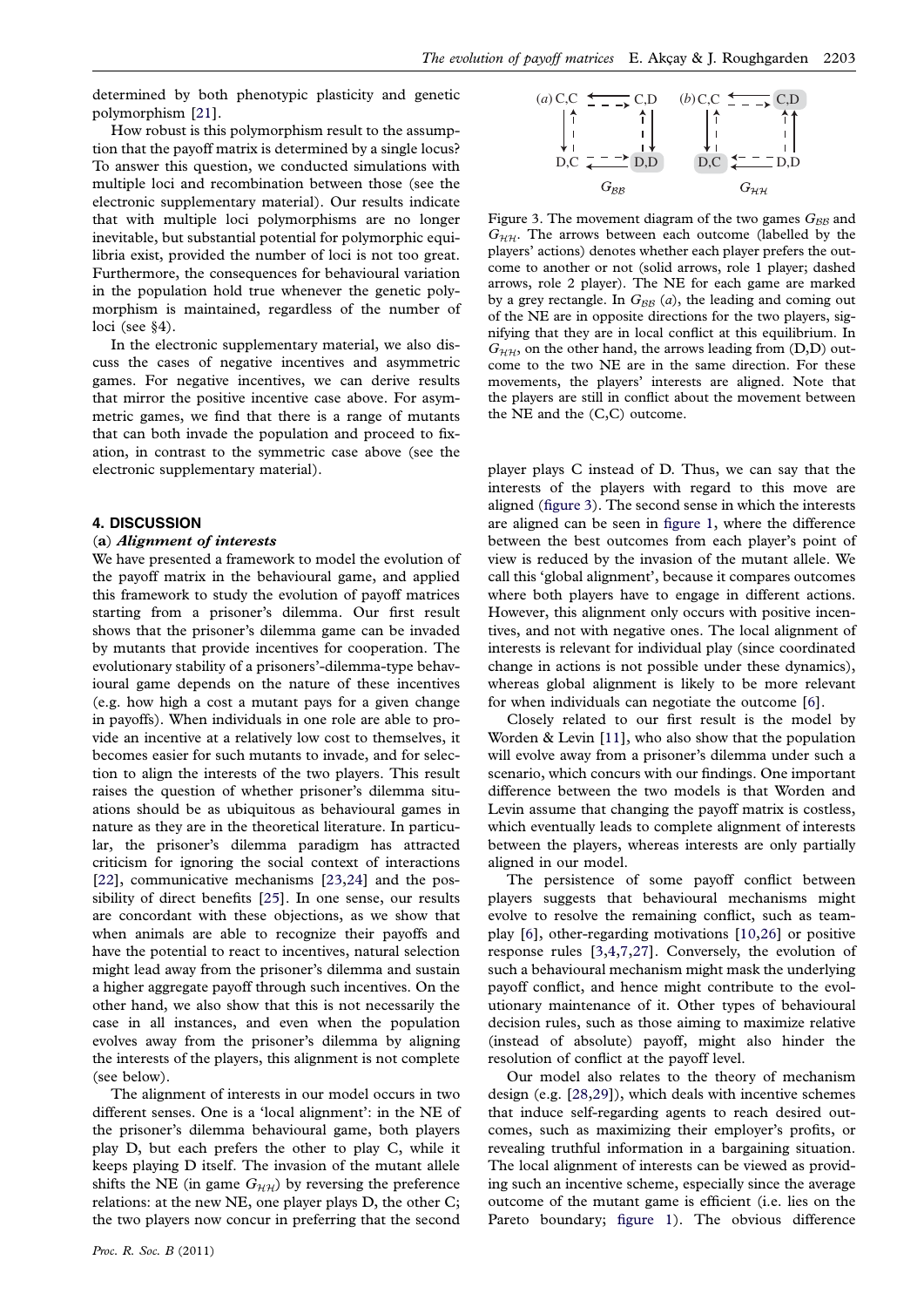between our model and the mechanism design literature is that we do not assume a designer that has the power to change the game to produce results that fit its objectives. Instead, evolution acts as a 'blind mechanism designer', and the game emerges from the joint influences of the two individuals' genotypes.

A second difference is that mechanism design literature primarily deals with a problem that we did not include in our model, namely that individuals possess private information, and might have incentives to misrepresent it. The behavioural dynamics in our model rely on the individuals being able to observe and discern their actual payoffs, which include any side-payments that their partner's genotype induces (see below). This ability allows individuals to react optimally to new payoff structures brought on by mutant alleles. Without such behavioural plasticity, mutants that change the optimal course of action for their partners would have no hope of succeeding, since the only benefit such mutants enjoy results in changes in partner behaviour that they induce.

## (b) Polymorphism in games

Our second result is that in symmetric interactions, a large class of alleles that affect the behavioural game will result in a protected polymorphism. Alleles in this class have monotonic effects on the phenotype (i.e. the behavioural game's payoff matrix) as a result of their copy number (e.g. homozygote mutants making twice the incentive payment and incurring twice the cost). If such a mutant can invade a symmetric interaction, heterozygote individuals will fare better against both homozygote genotypes, and hence a polymorphism will result. Taking the example given in the introduction of the paper, such a situation would manifest itself as a genetic polymorphism in genes regulating testosterone levels (or their receptors) in territorial males, but males of all types can be seen playing different actions, depending on the pairing of partners.

This finding suggests that diversity in behavioural games could be more common in nature then previously recognized, and might account for much of the diversity in behaviour that is observed. One potential example is the curious breeding system of the penduline tits (Remiz pendulinus) [[30](#page-10-0)]. In this species, males build (with some help by the female) an elaborate nest, and either the male or the female, but not both, cares for the brood while the other deserts. However, about 30 to 40 per cent of all nests are deserted by both parents after the eggs are laid, with the consequence of the investment in nest-building and egg production being wasted. Since biparental care is missing, this pattern of uniparental care and mutual desertion cannot be explained by a simple genetic polymorphism in the caring tendencies. It can, however, be explained by a polymorphism in payoff matrices similar to the one arising in our model of the prisoner's dilemma game. The ancestral game of this clade is most probably more similar to the prisoner's dilemma, but with a negotiated behavioural outcome that results in biparental care. If for some reason the population evolves towards individual play, this would result in deserting being the behavioural outcome. From this point, a mutant such as that described in the symmetric prisoner's dilemma section can invade the population.

For the male's side, for example, the side-payments might be the effort spent by the male in producing a larger nest, which has indeed been found to increase the probability that the female cares for the brood, along with the brood size [\[31\]](#page-10-0). For the female, the mechanism of a possible side-payment might consist of laying larger eggs that grow faster and require less care. Hence, our model predicts that genetic polymorphisms for traits in each sex that affect costs and benefits from caring for the other sex will be present in the population and these polymorphisms will explain the behaviour of the two parents.

When the payoff matrix is determined with multiple loci, polymorphisms are not inevitable, since with multiple loci it becomes more probable that the minimum side-payment necessary to shift an NE will be a homozygote genotype (see the electronic supplementary material). Nonetheless, when the minimum side-payment requires a different number of A alleles on the two chromosomes, polymorphisms can be maintained with a small number of loci, and all the behavioural consequences of the genetic polymorphism continue to hold true in such cases. Thus, the question of how common polymorphisms in payoff structures are expected to be depends in part on how many loci are involved. For quantitative traits such as antler size, this number is likely to be high, so there is less potential for behavioural polymorphisms. On the other hand, regulatory genes that affect, for example, the expression levels of hormone or neurotransmitter receptors (e.g. [[32](#page-10-0)]) or developmental pathways for morphology (e.g. [[33](#page-10-0)]) can have a large effect on the phenotype. In those cases, polymorphic equilibria are more likely to be observed. Polymorphisms in the payoff matrix can also be maintained by other mechanisms, such as selection in heterogeneous environments (e.g. one that results in different  $G_{BB}$  matrices) coupled by gene flow. Regardless of the evolutionary mechanism of the maintenance of polymorphism, their effects on the behavioural diversity in the population will be the same.

## (c) Commitment and information

Finally, our model raises questions about how individuals can commit to making side-payments that alter the behavioural game. In game theory, commitment problems arise when one party has more strategic flexibility than the other at some point in the interaction, and can use this flexibility to take advantage of the less flexible party. For instance, in the territorial interaction, a male might 'promise' a side-payment, but later withdraw this sidepayment during game play. While such cases are in general possible (see below), there are two reasons why they do not happen in the current model setup. First, we assume the 'side-payment' to be a genetically determined trait, meaning that an individual cannot change its side-payment during the time scale of the social interaction. The side-payments can only change over evolutionary time through mutations and natural selection. This is a plausible assumption if the side-payment is a consequence of a phenotype such as the sequence of testosterone receptor gene; Obviously, the sequence of DNA is fixed during the time scale of a behavioural interaction, and hence the side-payment cannot be withdrawn.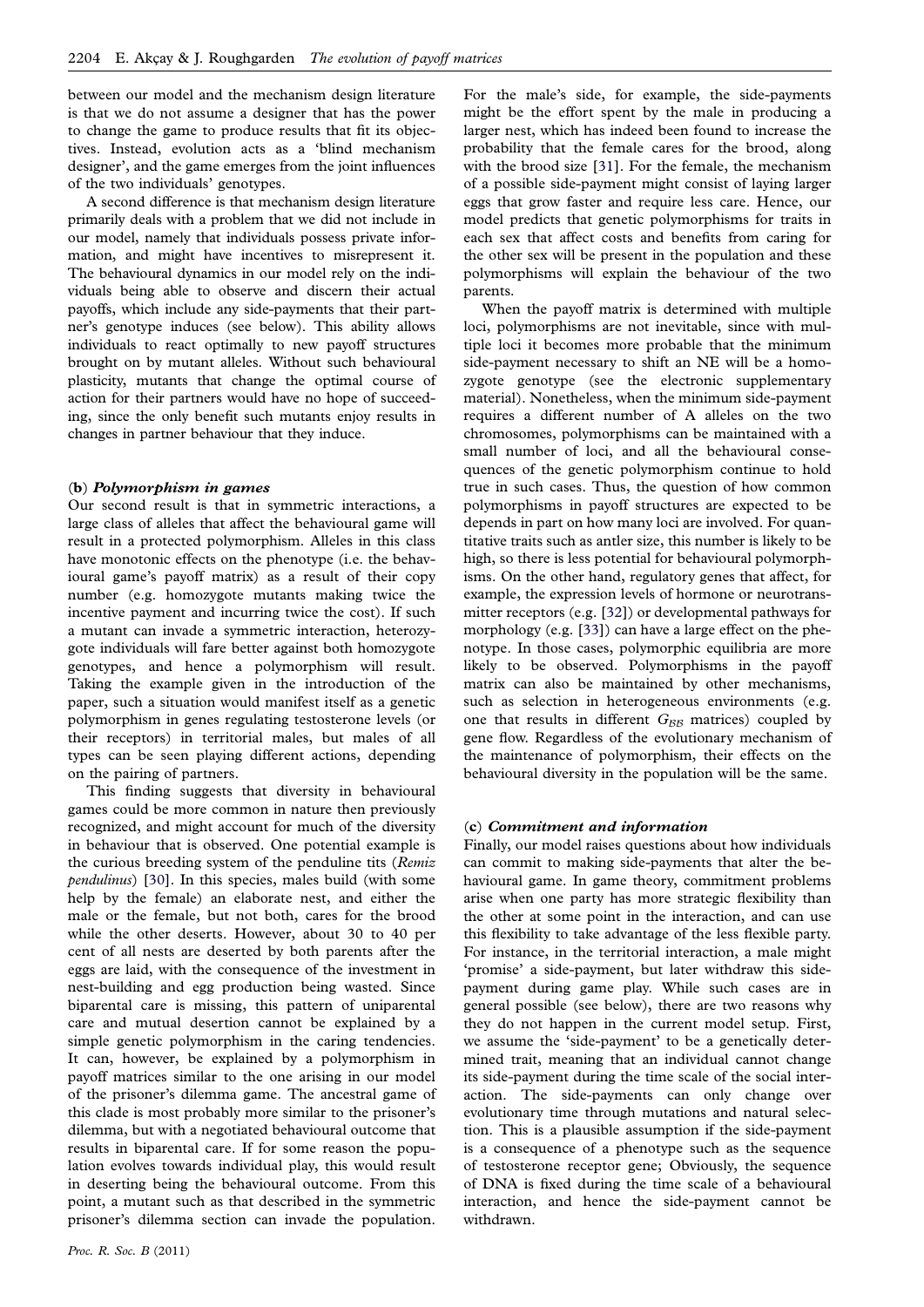<span id="page-9-0"></span>On the other hand, even if the side-payments could be withdrawn, it would not pay for individuals to do that in our model. This is because we assumed that individuals are able to discern their actual payoffs and react quickly by adjusting their actions. Hence, even if a male withdraws the side-payment, its opponent would recognize this, and revert quickly to defection. Therefore, a sidepayer that does not honour its promise would not receive the benefit of cooperation from its partner and would be at a disadvantage. In other words, side-payments in our model behave like simple contracts that are enforced through credible threats of retaliation.

The assumption that individuals can always react to each other and come quickly to an equilibrium is shared with previous models of two-tiered dynamics (e.g. [4,7,10]). This assumption simplifies the analysis greatly and allows clean, analytical results. Nonetheless, it is interesting to note what happens when equilibrium is not assumed. Doebeli & Knowlton [3] numerically evaluate the payoff to interacting partners during the transitory phase over a fixed number of rounds. Without any spatial structure, they find that the response rules eventually evolve to providing no benefits to the partner. Although Doebeli & Knowlton [3] do not address this issue directly, this reflects the inability of individuals to completely react to decreases in each other's investments due to the finite number of interaction rounds; hence mutants that take advantage of the cooperative types can invade. In the absence of effective retaliation, cooperative investments would unravel, similar to the way defection can be shown to be the only subgame perfect Nash equilibrium in a finitely repeated prisoner's dilemma [\[34\]](#page-10-0). Consistent with this conjecture, Doebeli & Knowlton [3] find that increasing the number of rounds increases the tendency for cooperative associations to spread in a spatially explicit model.

The assumptions of accurate information about payoffs and very quick reactions are likely to be not satisfied universally, but under some circumstances they will be reasonable approximations. For example, a male defending its territory is likely to be aware of how much territory it holds, and also have an estimate about what the expected breeding value of that territory is (our argument holds even if this estimate is imperfect). Then, we only require that the same male will also be aware of how much territory it loses during a territorial dispute while fighting versus not, and adjust the time spent on each action in order to maximize its expected payoffs. In general, our model is applicable to situations where individuals interact continuously in close proximity to each other.

On the other hand, commitment problems will become important when individuals have to make spatially or temporally separated decisions. Güth  $\&$ Kliemt [[35](#page-10-0)] investigated how internal mechanisms for commitment can evolve in a model of the 'trust game' where partners make sequential decisions. They show that if enough information is available about who is trustworthy and who is not, cooperative commitments can evolve because they provide incentives for their partners to cooperate, similar to the outcome in our model. Both types of mechanism are likely to play important and complementary roles in social evolution. The interplay between evolutionary dynamics of payoff structures and behavioural mechanisms promises to be a fruitful avenue to understand the diversity of social interactions in nature.

We are grateful to J. Van Cleve, P. Iver, L. Lehmann, C. Akçay, J. Fearon, B. Weingast, S. Gavrilets and V. Křivan for feedback on these ideas and the manuscript. We also thank three anonymous reviewers and Rob Boyd, who provided useful comments that clarified the argument and improved the manuscript. This research was supported in part by the Woods Institute for the Environment at Stanford University, and by a postdoctoral fellowship to E.A. from the National Institute for Mathematical and Biological Synthesis (an institute sponsored by the National Science Foundation, the US Department of Homeland Security and the US Department of Agriculture) through NSF Award no. EF-0832858, with additional support from The University of Tennessee, Knoxville.

# ENDNOTES

<sup>1</sup>An alternative specification would first specify the roles for the genotypes and then match individuals of different roles to play the game. That would lead to some changes in the equations, but the general methodology would be similar.

<sup>2</sup>The difference between the best and worst efficient outcomes for either player is  $t - \chi(\sigma) - (s + \sigma - \chi(\sigma)) = t - s - \sigma$ , whereas in the original game  $G_{BB}$  it was  $t - s$ .

 ${}^{3}$ A mixed-strategy NE also exists, but it is unstable under individual play dynamics; therefore it will not be the outcome of the behavioural dynamics.

## **REFERENCES**

- 1 Maynard Smith, J. 1982 Evolution and the theory of games. Cambridge, UK: Cambridge University Press.
- 2 Axelrod, R. & Hamilton, W. D. 1981 The evolution of cooperation. Science 211, 1390–1396. ([doi:10.1126/](http://dx.doi.org/doi:10.1126/science.7466396) [science.7466396\)](http://dx.doi.org/doi:10.1126/science.7466396)
- 3 Doebeli, M. & Knowlton, N. 1998 The evolution of interspecific mutualisms. Proc. Natl Acad. Sci. USA 95, 8676–8680. ([doi:10.1073/pnas.95.15.8676](http://dx.doi.org/doi:10.1073/pnas.95.15.8676))
- 4 McNamara, J. M., Gasson, C. E. & Houston, A. I. 1999 Incorporating rules for responding into evolutionary games. Nature 401, 368–371. ([doi:10.1038/](http://dx.doi.org/doi:10.1038/43869) [43869](http://dx.doi.org/doi:10.1038/43869))
- 5 Taylor, P. D. & Day, T. 2004 Stability in negotiation games and the emergence of cooperation. Proc. R. Soc. Lond. B 271, 669–674. ([doi:10.1098/rspb.2003.2636](http://dx.doi.org/doi:10.1098/rspb.2003.2636))
- 6 Roughgarden, J., Oishi, M. & Akçay, E. 2006 Reproductive social behavior: cooperative games to replace sexual selection. Science 311, 965-970. ([doi:10.1126/science.](http://dx.doi.org/doi:10.1126/science.1110105) [1110105](http://dx.doi.org/doi:10.1126/science.1110105))
- 7 André, J. B. & Day, T. 2007 Perfect reciprocity is the only evolutionarily stable strategy in the continuous iterated prisoner's dilemma. J. Theoret. Biol. 247, 11-22. ([doi:10.1016/j.jtbi.2007.02.007](http://dx.doi.org/doi:10.1016/j.jtbi.2007.02.007))
- 8 Roughgarden, J. 2009 The genial gene: deconstructing Darwinian selfishness. Berkeley, CA: University of California Press.
- 9 Akçay, E. & Roughgarden, J. 2009 The perfect family: biparental care in animals. PLoS ONE 4, e7345. ([doi:10.1371/journal.pone.0007345](http://dx.doi.org/doi:10.1371/journal.pone.0007345))
- 10 Akçay, E., Van Cleve, J., Feldman, M. W. & Roughgarden, J. 2009 A theory for the evolution of other-regard integrating proximate and ultimate perspectives. Proc. Natl Acad. Sci. USA 106, 19061-19066. [\(doi:10.1073/pnas.0904357106\)](http://dx.doi.org/doi:10.1073/pnas.0904357106)
- 11 Worden, L. & Levin, S. A. 2007 Evolutionary escape from the prisoner's dilemma. *J. Theoret. Biol.* 245, 411-422. [\(doi:10.1016/j.jtbi.2006.10.011\)](http://dx.doi.org/doi:10.1016/j.jtbi.2006.10.011)